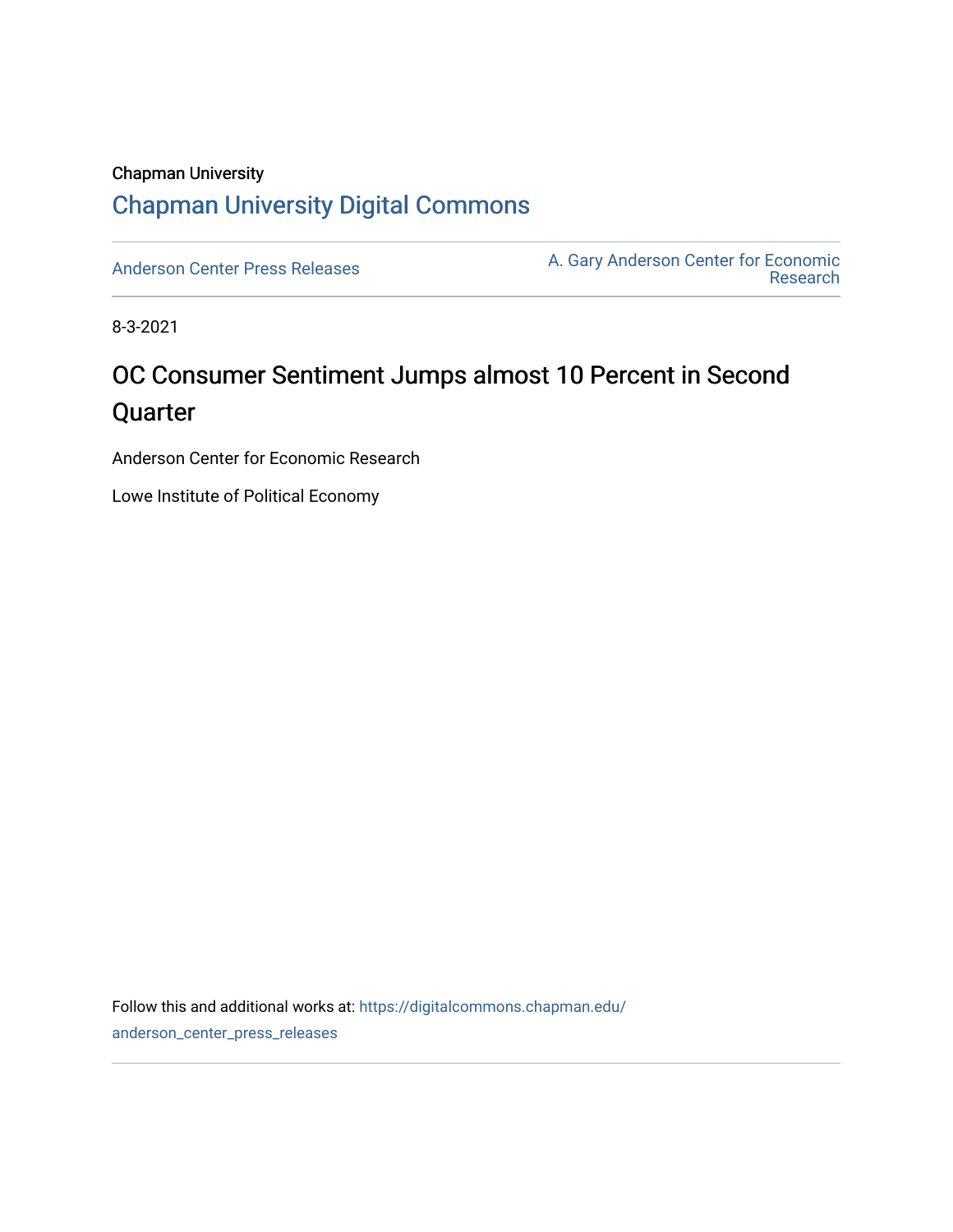### OC Consumer Sentiment Jumps almost 10 Percent in Second Quarter

#### **Comments**

This scholarship is part of the [Chapman University COVID-19 Archives](https://digitalcommons.chapman.edu/covid-19_archives/).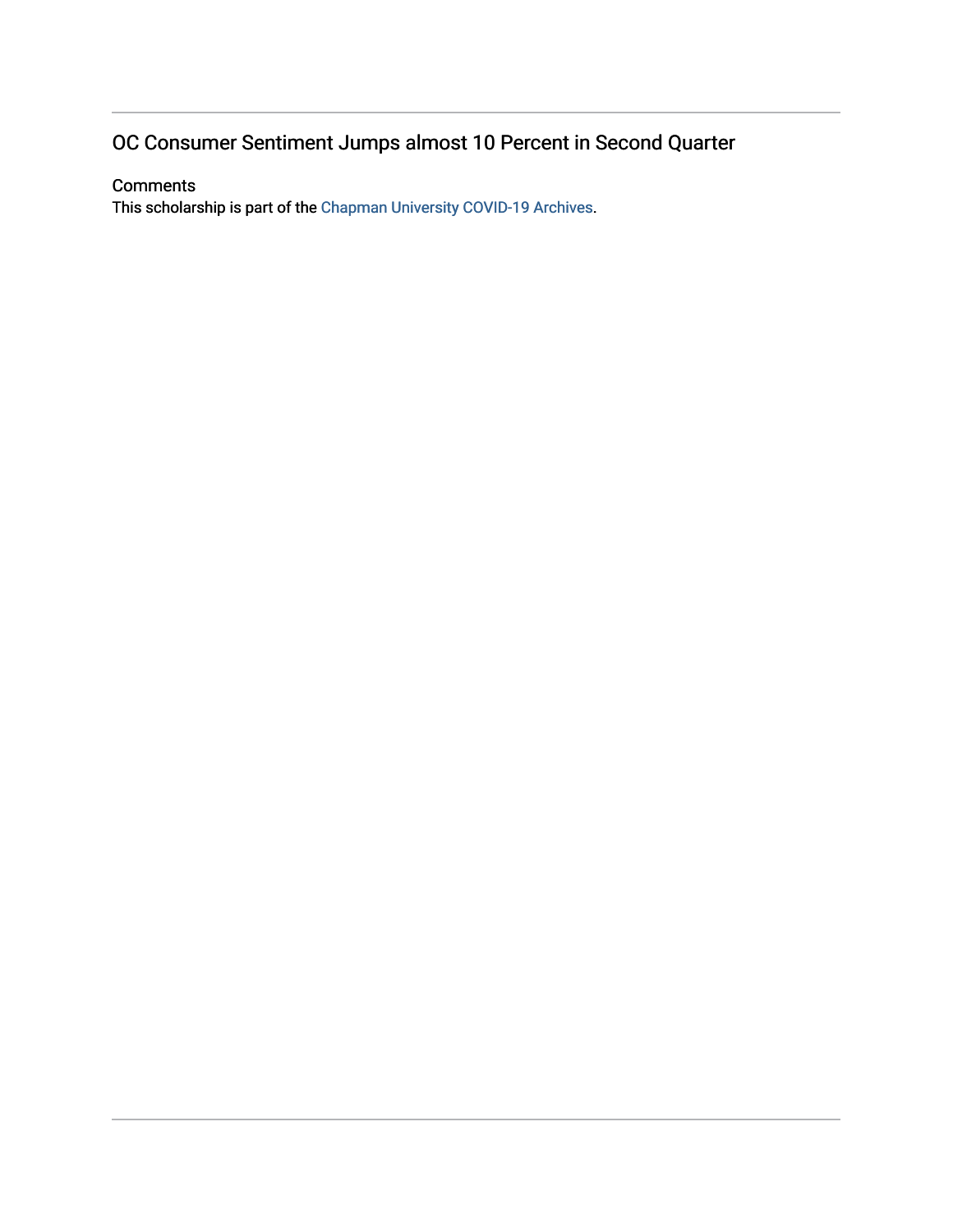



 **A. Gary Anderson Center for Economic Research** One University Drive, Orange, California 92866 (714) 997-6693 Chapman.edu

**Lowe Institute of Political Economy** Karen Diehl (310) 741-9097 karen@diehlcommunications.com

# **PRESS RELEASE**

## **OC Consumer Sentiment Jumps almost 10 Percent in Second Quarter**

ORANGE, CA — The Chapman University Orange County Consumer Sentiment Survey posted another sizable gain in the second quarter of 2021, rising from 90 in the first quarter of the year to a current value of 98.7. The 9.6 percent increase in consumer sentiment reflects growing optimism about economic activity that is largely driven by the end of lockdowns and the opening up of the local economy. According to Professor Marc Weidenmier of the Argyros School of Business and Economics at Chapman University, "The local and US economy are gaining momentum. But there are a couple of potential problems that could derail the recovery from the pandemic. First and perhaps most important is the recent rise in prices and the specter of higher inflation. Another potential game changer would be another covid outbreak with the delta variant that leads to more lockdowns. Otherwise, consumer sentiment looks strong going forward."



 The sentiment index is constructed from responses to seven questions about current and future economic and financial conditions from a random survey of 500 Orange County residents. The large rise in consumer sentiment in the last quarter was largely driven by three questions.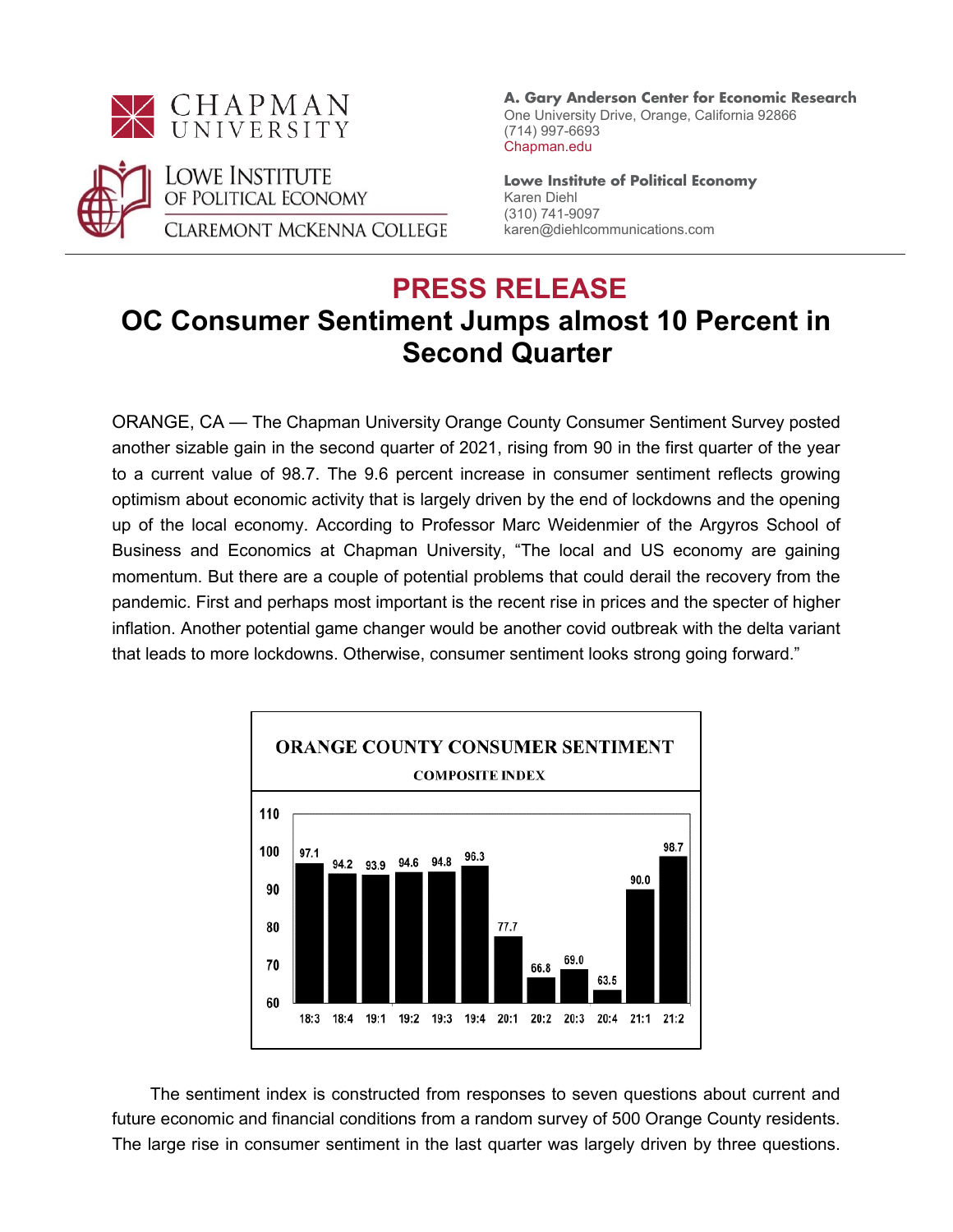First, OC residents expressed **70 percent** higher sentiment for current business conditions compared to a year ago. Sentiment jumped 18.8 percent for the impact of business conditions on the household. With respect to finding a job next year, optimism rose by 21.1 percent. On the downside, survey respondents expressed a 6.3 percent lower sentiment for buying a car. Sentiment for finances next year, US business conditions next year, and the impact of business conditions on the household next year registered small changes and account for why the baseline index only rose by 9.6 percent.













*Chapman-CMC Orange County Consumer Sentiment Survey Results Page 2* August 3, 2021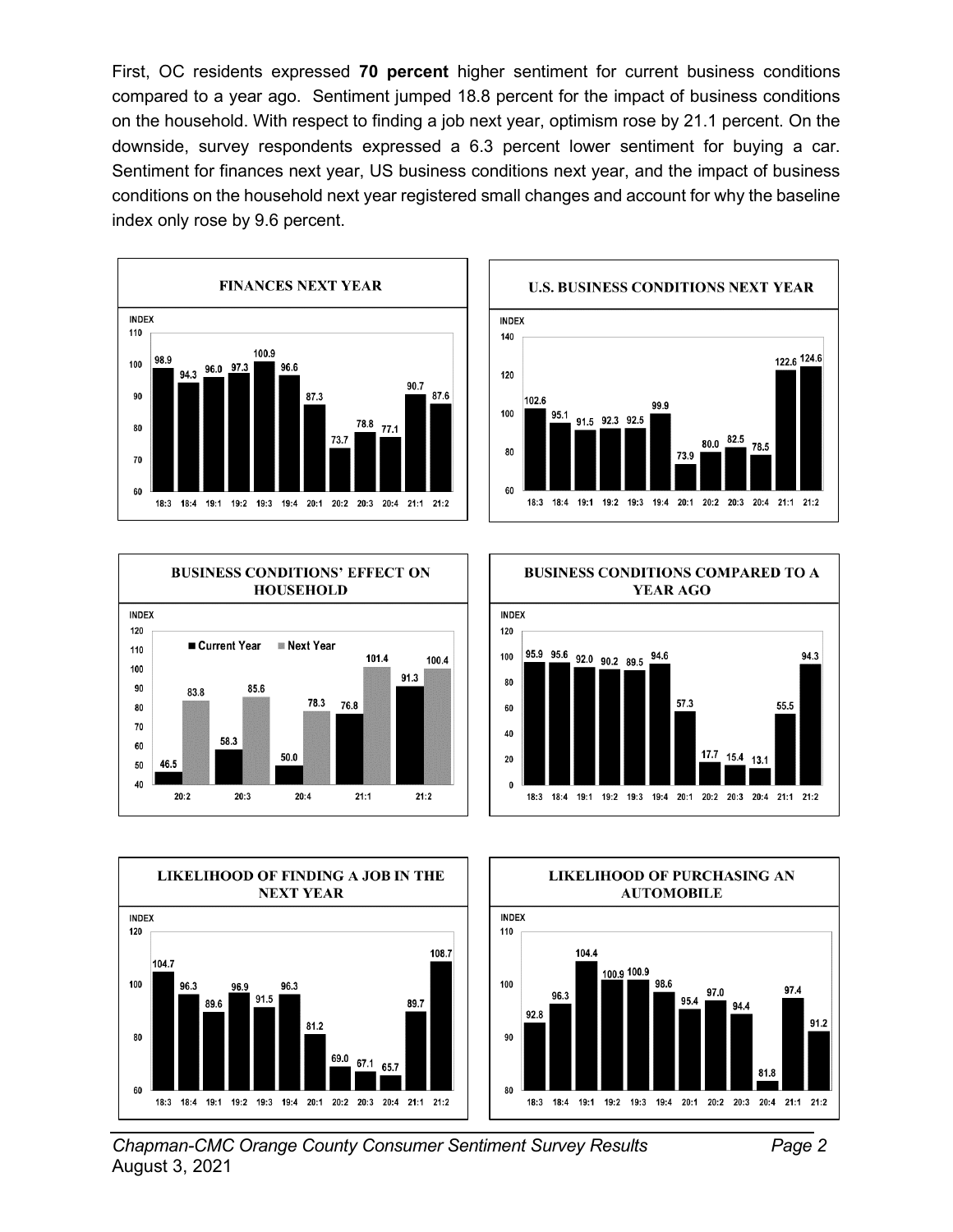As for the demographics, lower income groups posted large gains in consumer sentiment over the last quarter. Consumer sentiment rose 31.3 percent for part-time workers and 23.3 percent for workers making between 25 and 35 thousand dollars per year. The large gains in consumer sentiment may reflect California stimulus checks as well as the impact of the new minimum income program passed in Sacramento that is designed to help low income families.

Overall, the Orange County consumer continues to express greater optimism. This is a big positive for future consumer spending over the next six to 12 months. A telling indicator is that consumer sentiment increased for Democratic and Republican leaning respondents by 11.7 and 3.9, respectively. If the current trend continues, the OC consumer sentiment index should top 100 in the next quarter.



*The Chapman-CMC California Consumer Sentiment Index is a joint venture between the A. Gary Anderson Center for Economic Research at Chapman University and the Lowe Institute of Political Economy at Claremont McKenna College. The Index is constructed from the results of a quarterly survey of a random sample of 2000 people stratified on the basis of age, gender, ethnicity, income, and zip code. The survey asks respondents seven questions concerning their current situation, perceived future prospects, and spending plans.*